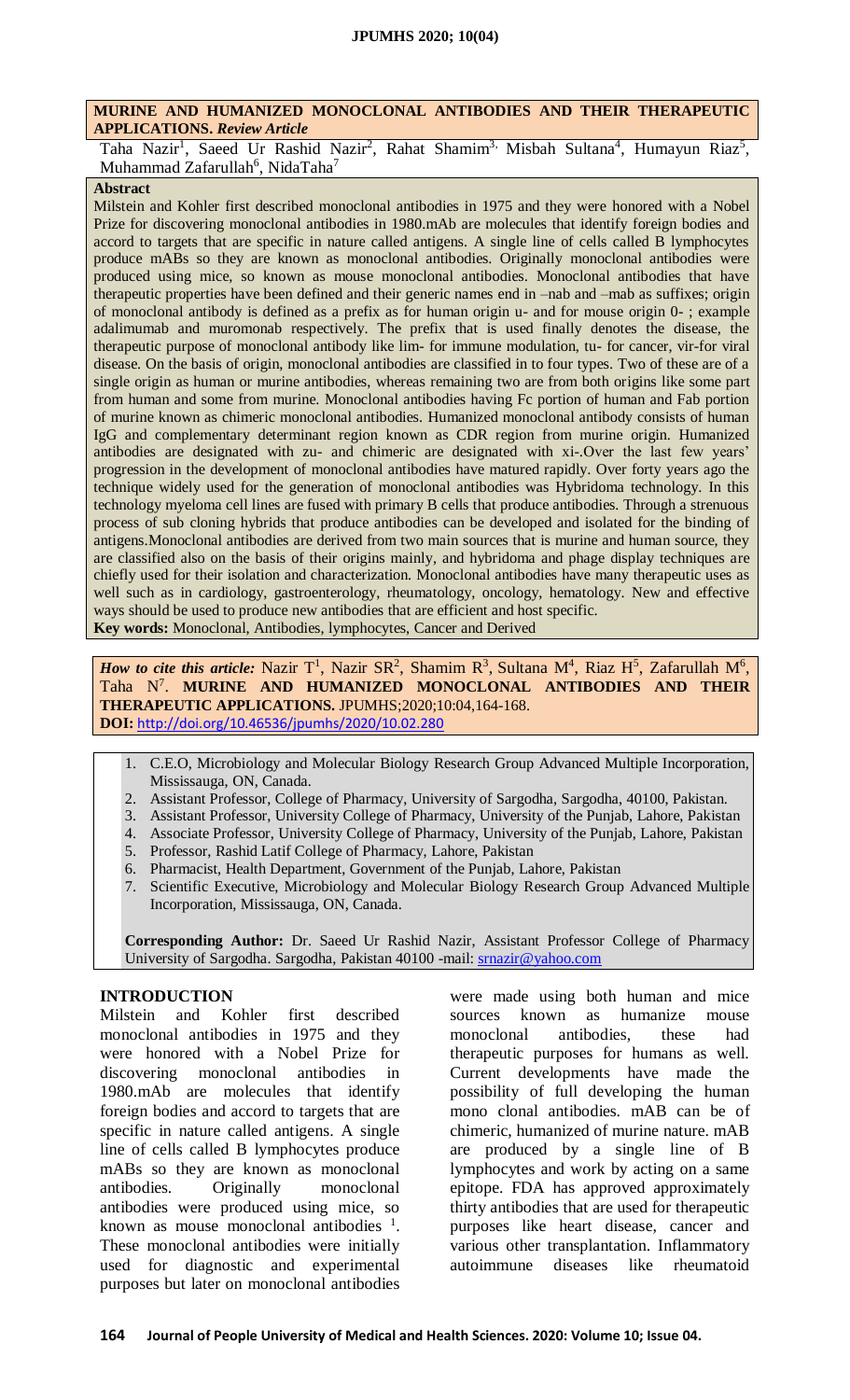arthritis are also being treated with monoclonal antibodies<sup>2</sup>.

#### **Nomenclature and classification of monoclonal antibodies**

Monoclonal antibodies that have therapeutic properties have been defined and their generic names end in –nab and –mab as suffixes; origin of monoclonal antibody is defined as a prefix as for human origin uand for mouse origin 0-; example adalimumab and muromonab respectively. The prefix that is used finally denotes the disease ,the therapeutic purpose of monoclonal antibody like lim- for immune modulation, tu- for cancer, vir-for viral disease<sup>3</sup>.

On the basis of origin, monoclonal antibodies are classified in to four types. Two of these are of a single origin as human or murine antibodies, whereas remaining two are from both origins like some part from human and some from murine. Monoclonal antibodies having Fc portion of human and Fab portion of murine known as chimeric monoclonal antibodies. Humanized monoclonal antibody consists of human IgG and complementary determinant region known as CDR region from murine origin. Humanized antibodies are designated with zu- and chimeric are designated with  $xi^{-4}$ .



Figure 1 : Structure representation of mouse, chicken, human and rabbit monoclonal antibodies<sup>5</sup>

Absolute genetic sequence of mouse is acquired by murine antibodies, seventy percent human sequence is possessed by chimeric monoclonal antibodies, ninety five percent human sequence is possessed by humanized monoclonal antibodies, and an absolute quantity of human sequence is possessed by human monoclonal antibodies 6 .

## **ISOLATION OF MONOCLONAL ANTIBODIES**

Over the last few years' progression in the development of monoclonal antibodies have matured rapidly. Over forty years ago the technique widely used for the generation of monoclonal antibodies was Hybridoma technology. In this technology myeloma cell lines are fused with primary B cells that

produce antibodies. Through a strenuous process of sub cloning hybrids that produce antibodies can be developed and isolated for the binding of antigens. Advantage of this method is that once the antibodies are isolated the Hybirdoma culture of B cells that are used for the production of desired antibody directly and can be cryo preserved for the unspecified prospective usage. Conversely as input B cells are not selected typically for the positivity of the antigen; extensive screening is required for antigen specific hybridomas in this method though current progression in robotic screening has made the process easier somewhat. Furthermore, the efficiency of initial cell fusion can be very low regardless of current improvements in approaches  $<sup>7</sup>$ .</sup>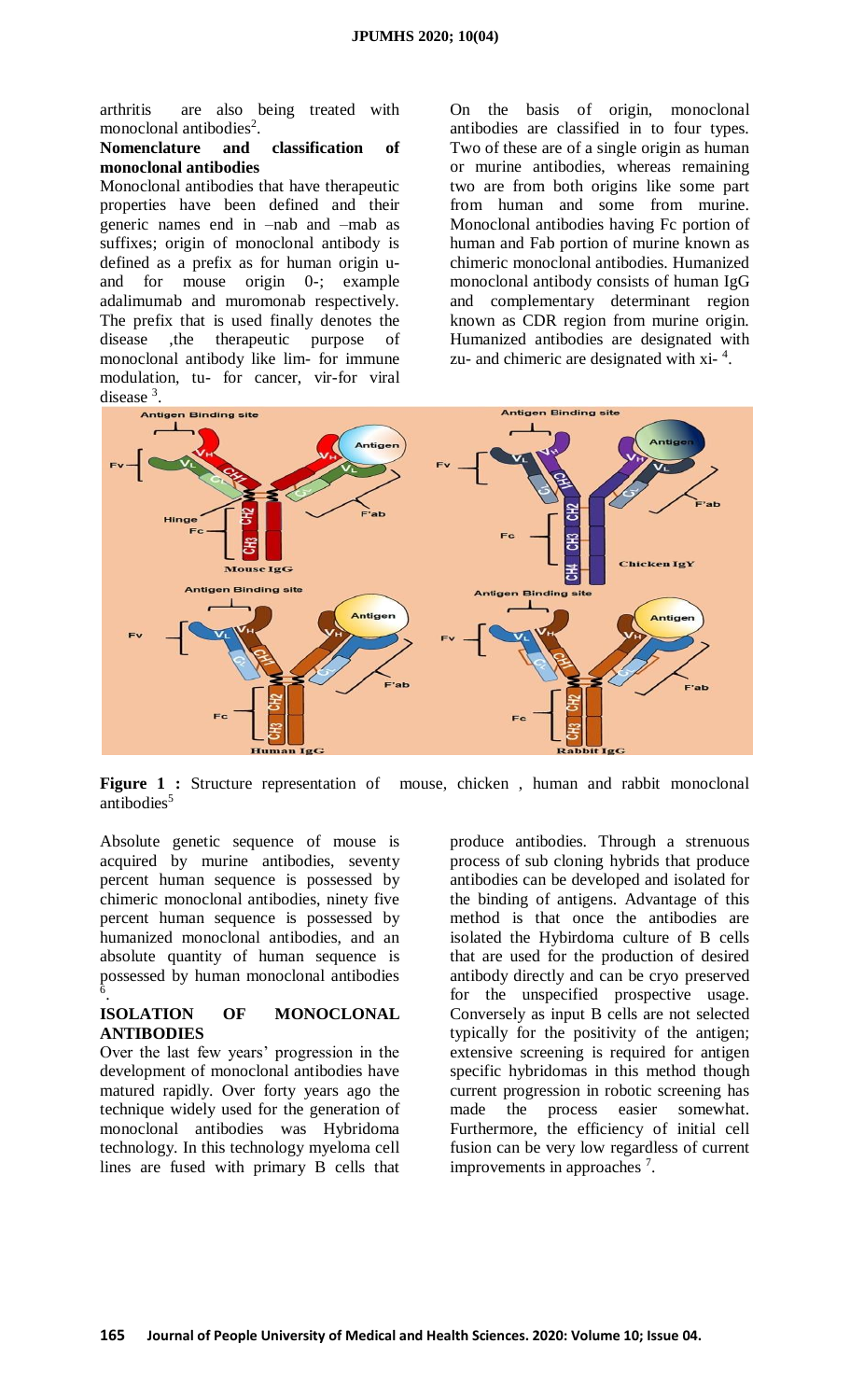

Figure2: Hybirdoma technique used for the production of monoclonal antibodies (5)

Phage display is another method for the generation of monoclonal antibodies, in this process there is a random pairing of LC and HC sequences for the creation of a library for the potential combination of antibodies. There could be disparagation of libraries iteratively against of interest for the selection of antigen binding LC + HC combinations. But there is loss of native pairing of LC and HC from the B cell.<br>Furthermore, since the consequential Furthermore, since the consequential antibodies are artificial, there is amplified

possibility of separating self-reactive mAbs. Such techniques were beneficial for creating components, but had restricted effectiveness to progress our consideration of humoral immunity *in vivo*. Moreover, such procedures are particularly toil rigorous and ineffective. Consequently, while beneficial in producing prospective therapeutics and reagents, this technique is not superlative for labors to comprehend humoral immunity compared to pathogens or vaccines $8$ .



**Figure 3:** Phage display technique <sup>9</sup>

The advancement of approaches to separate and liberate natively coordinated heavy and light chain pairs from single antigen-positive B cells promptly progressed the research area <sup>10</sup>. One significant characteristic feature of this approach is that the primary stage chooses for antigen-positive B cells by FACS (fluorescence-activated cell sorting). Then, the sequences of heavy- and lightchain are liberated by RT-PCR. In some

approaches, the organized B cells are developed in culture and separated for binding proceeding to the liberation, though approaches with murine B cells are not soundly defined. In former approaches, the B cells are arranged openly into sequences of heavy- and light-chain and lysis buffer, and are augmented and sequenced without secondary selection. In such circumstances, the secondary selection takes place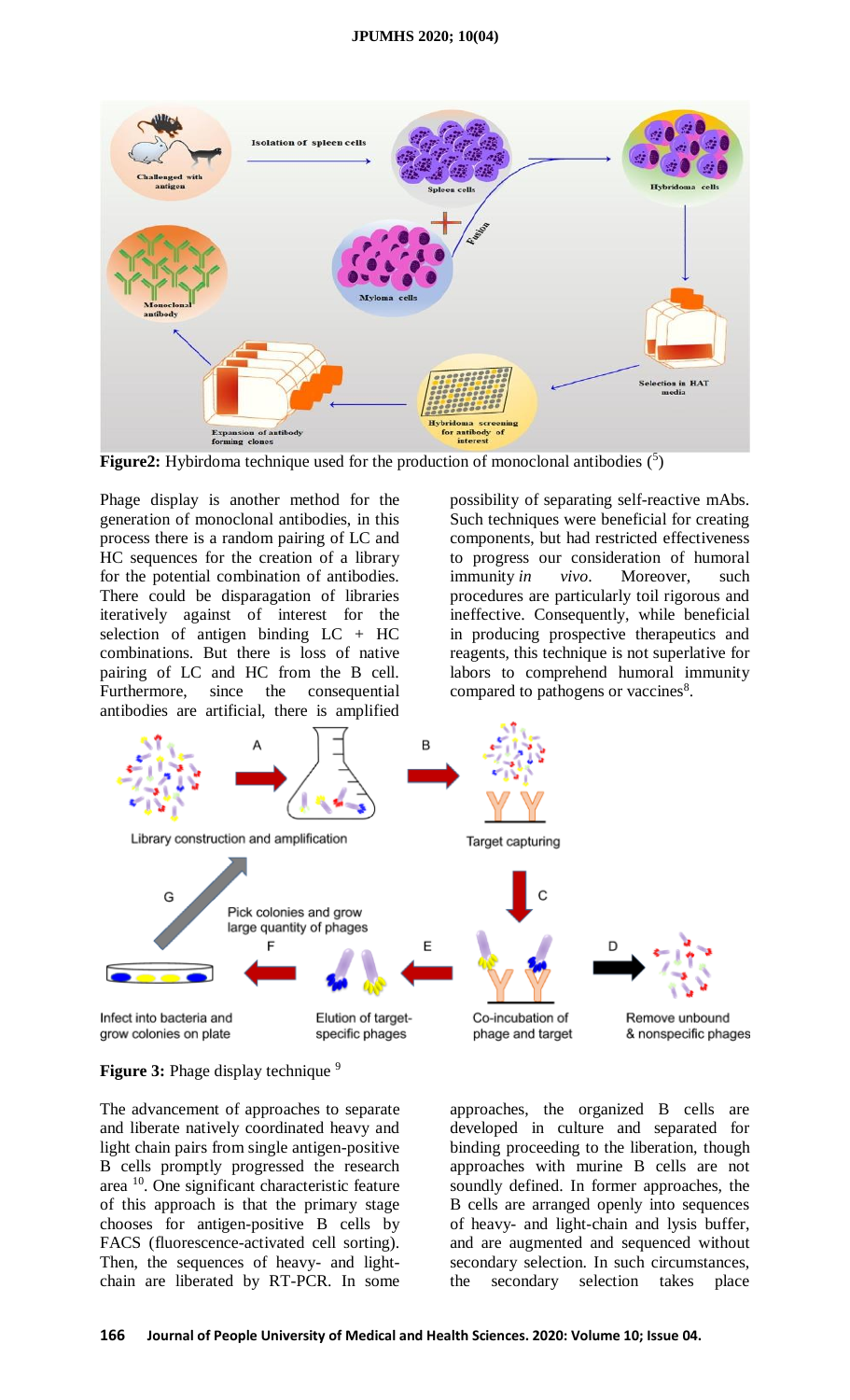succeeding the manifestation and fabrication of recombinant mAbs. Significantly, single B cell segregation by FACS is changeable through species, and has been defined for rhesus macaques,humans, mice and rabbits 11 .

# **Applications of monoclonal antibodies**

**Rheumatology** In rheumatology two targets of antibodies are used ,particularly in rheumatoid arthritis, (IL-6) interleukin -6 and (TNF- $\alpha$ ) tumor necrosis factor alpha, in 1980s it was discovered that tumor necrosis factor alpha plays a vital role in pathogenesis of rheumatoid arthritis <sup>12</sup>. The key mediator causing joint disruption that is inflammation induced is tumor necrosis alpha. Monoclonal antibodies that bind to tumor necrosis alpha cause a decrease in the immune response that is induced by TNF .These immune responses include production of cytokines, production of matrix metalloproteinase, activity of neutrophils, functions of dendritic cells and differentiation of osteoclasts <sup>13, 14</sup>.

**Infection** Currently, the only anti-infective monoclonal antibody in the market is palivizumab. It is a humanized monoclonal antibody that is produced by DNA recombinant DNA technology and is IgGsourced antibody; it is 5 % murine and 95% human. In the respirational syncytial virus it binds to the antigenic epitope region  $15$ . It is used to inhibit RSV-virussourced lower respiratory tract infections in newborns; it can also be used for children who have either premature birth histories or bronchopulmonary dysplasia<sup>16</sup>.

**Oncology /Hematology** Preference is given to monoclonal antibodies because of their less nonspecific binding affinity and the target specificity.Monoclonal antibodies show their tumoricidal activity in three specific ways, antibody dependent cellular cytotoxicity, receptor related signalization and complement dependent cytotoxicity. These receptors can be stimulated by monoclonal antibodies by activation of cell surface receptors  $17$ . Different quality of signaling is observed in different cases. Such as when apoptosis is induced by CD-20 monoclonal antibody, ligand binding is blocked by specific epidermal growth factor receptor. Monoclonal antibodies are of two types, unconjugated and conjugated monoclonal antibodies. Conjugated monoclonal antibodies are conjugated with structures like radioisotope's, chemotherapeutic agents and enzymes. These antibodies target areas that are affected with cancer cells. Unconjugated monoclonal antibodies are responsible for blockage of cancer cell specific antigens that

cause the death of the tumor cell by the activation of ADCC and CDC  $^{18}$ .

**Transplantation** In clinical terms the word transplantation means transfer of islets of Langerhans and transfer of organs. Knowledge is required regarding the immunology of transplantation so host verses graft reaction or response can be overawed and regeneration can also be blocked. Moreover, not only host versus graft reaction is important but the response of graft versus host should also be taken in to account respectively for the transplantation of cells like hematopoietic stem cells. Peripheral blood cells and bone marrow contain some mature T cells that are prepared for transplantation therefore there is a great risk of graft versus host response after the transplantation. A murine originated monoclonal antibody murmonab-CD3 is parentally used for the treatment of acute allograft rejections in patients who have undergoneheart, liver or kidney transplants. In the membrane of T lymphocytes muromonab recognizes the CD3 antigens and reacts with them  $19$ .

**Cardiology** Few studies include monoclonal antibodies in cardiovascular medicine, like to visualize the necrosis of cardiac muscle with monoclonal antibodies that are myosin specific and intoxication of reverse digitalis with specific antibodies of digioxin.Four main monoclonal antibodies are used in clinical cardiology like 7E3,OKT3, Digibind and Myoscint. These antibodies have great potential in clinical cardiology for treatment 20 .

**Gastroenterology** Over the last decade ,to treat autoimmune diseases, the gold standard is anti-tumor necrosis factor  $-\alpha$  treatment, the outcome of clinical studies proved that adalimumab, certolizumab pegoal and infliximab have beneficial therapeutic effects against ulcerative colitis and Crohn's disease  $9, 15$ .

## **Conclusion**

Monoclonal antibodies are derived from two main sources that is murine and human source, they are classified also on the basis of their origins mainly, and hybridoma and phage display techniques are chiefly used for their isolation and characterization. Mono clonal antibodies have many therapeutic uses as well such as in cardiology, gastroenterology, rheumatology, oncology, hematology. New and effective ways should be used to produce new antibodies that are efficient and host specific.